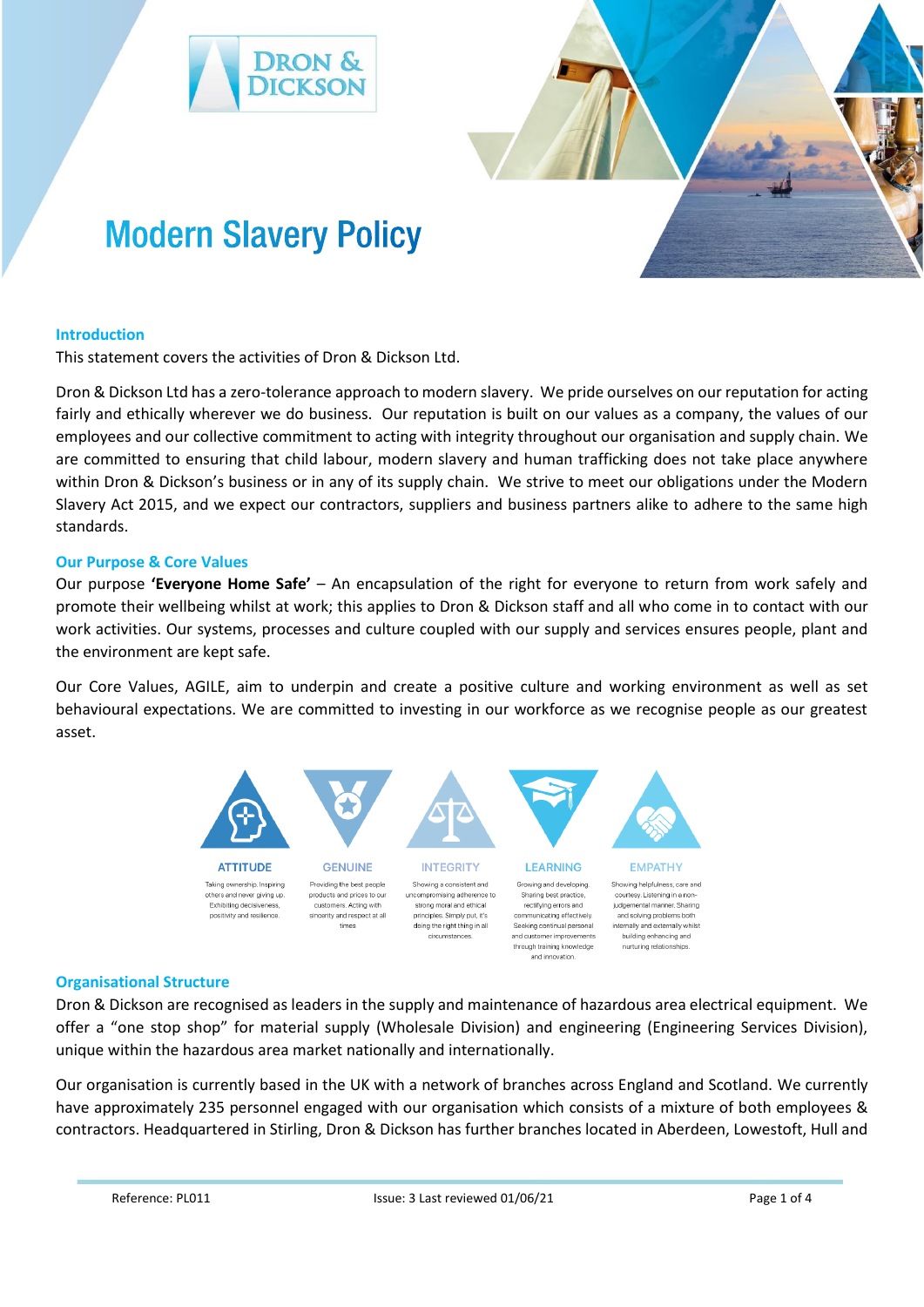

Runcorn. In addition to our office-based employees, we have a number of site-based personnel who work in various locations worldwide.

# **Our Supply Chain**

Our supply chain includes the sourcing of material, equipment, labour and services to enable the organisation to service/supply the requirements of our clients within various industries worldwide. Dron & Dickson conduct thorough supplier reviews to ensure our suppliers continue to meet our high standards.

# **Our Policies on Slavery and Human Trafficking**

We are committed to ensuring our internal policies and the policies of our external providers prevent child labour, slavery and human trafficking occurring within their organisation. Our modern slavery policy reflects our commitment to acting fairly, ethically and with integrity in all our business relationships. In addition, we operate several additional internal processes and policies to ensure we continue to take the necessary steps to prevent slavery and human trafficking in our operations. These include:

- PL012 Ethics Policy
- PR043 Onshore Recruitment and Selection
- PR046 Technical Recruitment and Selection
- PR055 Control of Contractors
- PR019 New Supplier & Current Supplier Review
- PL027 Whistleblowing Policy

## **Due Diligence Process for Modern Slavery**

Our overall aim is to identify and assess potential risk areas and reduce the risk of slavery and human trafficking occurring whilst undertaking continuous review of potential risk areas in our business and supply chains.

## **Employment**

Dron & Dickson is committed to being a responsible employer, recognising the importance and advancement of Human Rights as an issue integral to our business, our operations and as employers.

We respect human rights standards for our workforce and as such ensure:

- the strict right to work and identity checks for all candidates who are offered employment.
- employees are free to choose to work for Dron & Dickson and to leave the company upon reasonable notice.
- all employees are provided with a clear contract of employment, which complies with local legislation.
- all employees are treated in a fair and equal manner and with dignity and respect.
- any form of discrimination, victimisation or harassment on any grounds is prohibited.
- appropriate procedures are in place to mitigate the risk of potential breaches of international human rights standards, including the United Nations' Universal Declaration of Human Rights (UDHR), the International Labour Organisation (ILO) core conventions on Labour Rights, and the Modern Slavery Act.
- all applicable laws and industry standards on employee wages, benefits, working hours and minimum age is adhered to in all countries of operation, without any unauthorised deductions.
- we observe the provisions for young workers such that any young persons under 18 should not be employed to work at night or for any hazardous work and their employment should not harm the young person's education, health or physical, mental, moral or social development.
- no young persons may be employed below the age of 16.
- all employees have the right to a safe working environment
- all employees have the right to appropriate level of absence from work i.e. annual leave.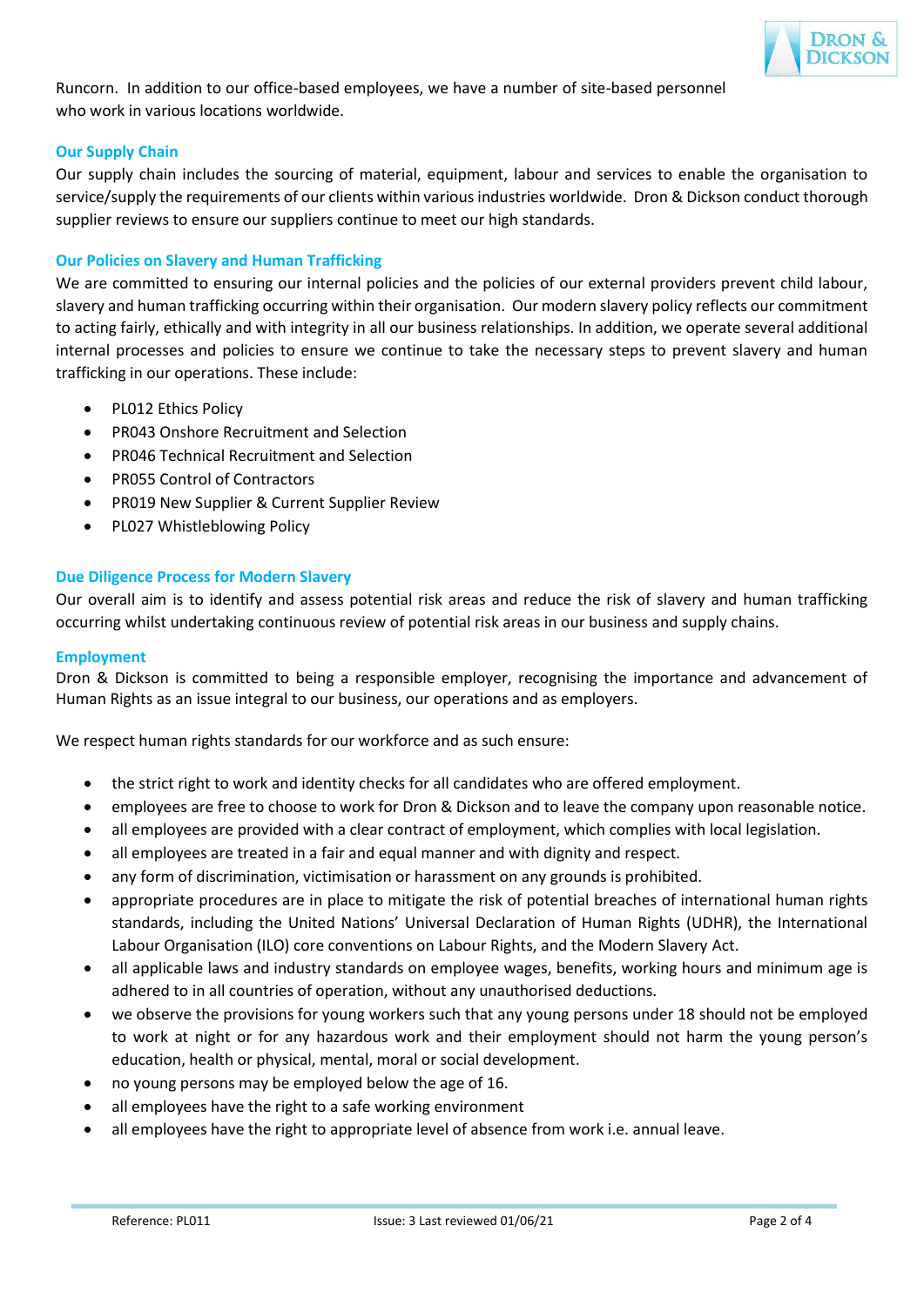

Should non-compliance occur, the necessary steps will be taken to ensure that this is managed accordingly. Steps may range from additional training on specific subjects through to disciplinary measures if the behaviours and actions are deemed to be serious or wilful.

# **Supply Chain**

As part of our commitment to identify and eradicate slavery and human trafficking within our supply chain, we undertake several steps regarding the due diligence of our supply chains to ensure we meet our compliance and legislative obligations. Our due diligence process includes:

- Operating a strict procurement process, requiring suppliers to comply with all applicable laws and standards, including those which relate to the Modern Slavery Act;
- Expect our suppliers to evidence that they have suitable policies and processes in place within their own organisations to prevent slavery and human trafficking and to cascade these policies to their own suppliers. FR084 HSEQ Questionnaire is used to validate the responses from within our Supply Chain;
- Undertake a continuous review of assurance information from existing suppliers and follow up where relevant whilst reserving the right for Dron & Dickson to audit this information as we see fit.
- Invoking sanctions against suppliers that fail to improve their performance in line with an action plan or if in serious violation of our policy, including the termination of the business relationship.

## **Reporting Procedures**

Dron & Dickson have clear procedures in place for employees to raise concerns or complaints about work issues. Dron & Dickson's commitment includes the provision of a clear approach to raising a grievance, communicated to all colleagues, and that all issues raised will be dealt fairly and consistently to avoid any claims of discrimination or unfair treatment. Investigations are fully managed, and all hearings held promptly. There is also a fully documented appeal process, with transparent steps in a fully documented Grievance Procedure easily available and accessible to all. Furthermore, our Whistleblowing Policy sets out our commitment to speaking up about serious concerns, detailing how any person working at or with Dron & Dickson, including those employed in our supply chain, can raise concerns or 'whistle blow' and the channels available to do so confidentially, responsibly and effectively and without fear of repercussions.

## **Risk Assessment**

Dron & Dickson's annual review concludes there are no activities within our organisation and our supply chain that are considered to be high risk of slavery or human trafficking. As part of our review, we have identified an opportunity for improvement to enhance our approach to how we assess and manage risk. This improvement will be implemented by the end of Q2 of this financial year.

## **Measuring Effectiveness:**

In addition to the above noted reviews, Dron & Dickson are currently undertaking a review to implement impactful and appropriate KPIS to measure the performance of our anti-slavery actions undertaken and aim for this review to be concluded by the end of Q2 of this financial year.

## **Training**

All Dron & Dickson staff are expected to comply with all laws and act in accordance with local guidelines, regulations and acts. To ensure full compliance under the Modern Slavery Act, we provide regular training to all relevant members of staff to raise awareness of the issues surrounding modern slavery and what to do if they suspect that it is taking